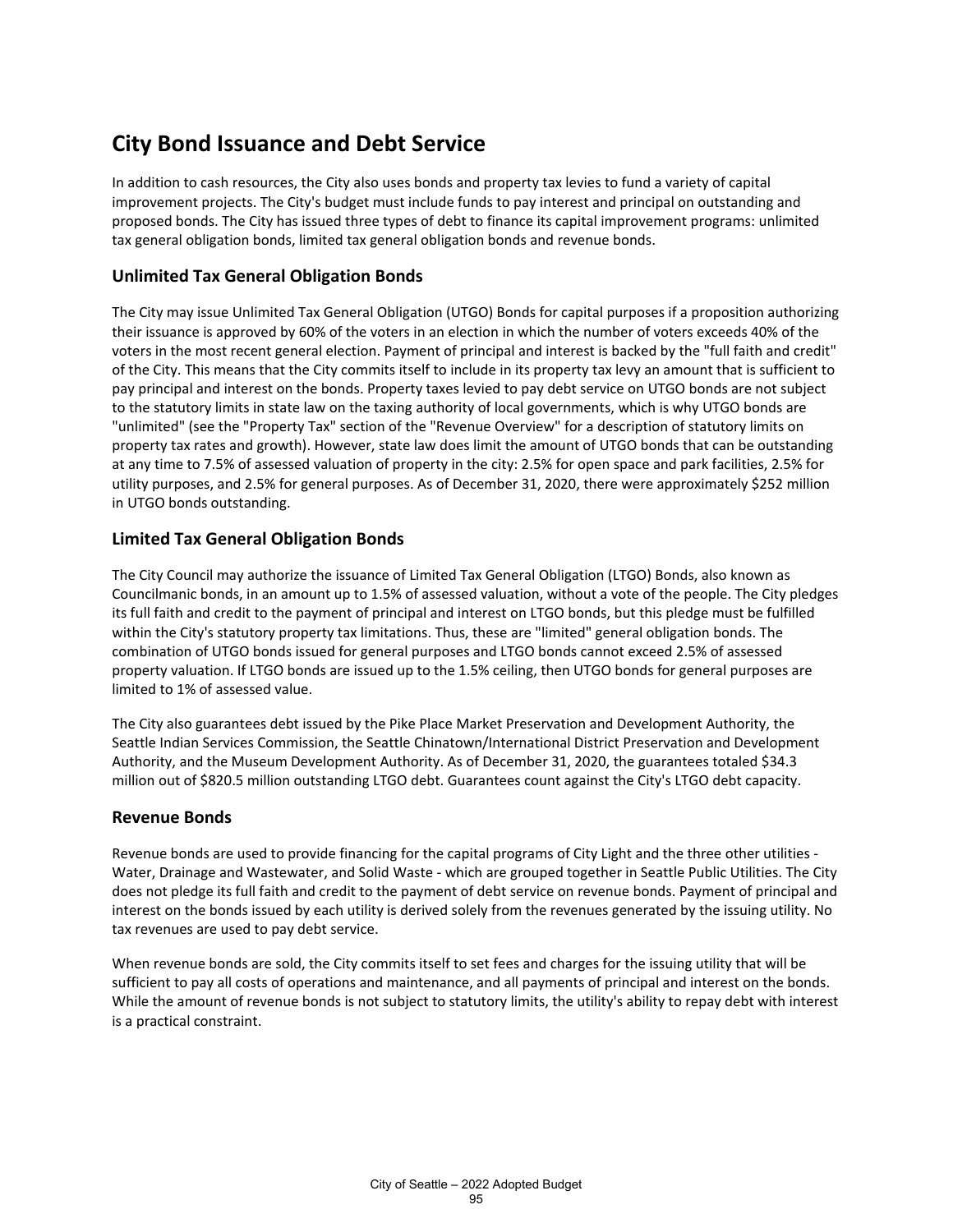#### City of Seattle – 2022 Adopted Budget 96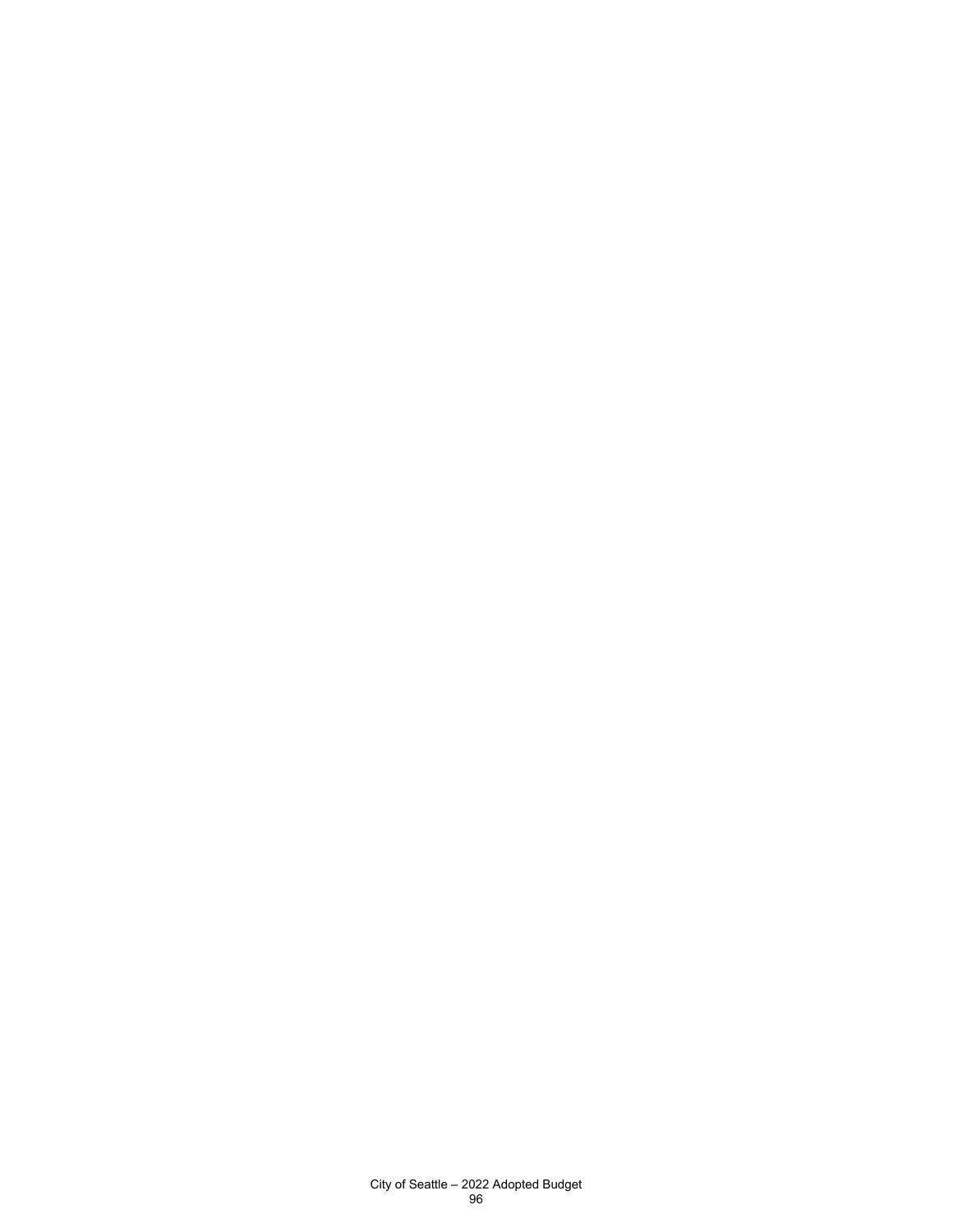# **Forms of Debt Authorized by State Law**

Table 1 below summarizes the conditions and limitations that apply to the issuance of the general obligation debt issued by the City.

| <b>Form of Debt</b>                           | Voter<br>Approval<br>Required | Source of<br>Repayment                 | <b>Statutory</b><br><b>Limitation</b> | Current<br>Limit <sup>1</sup> | Outstanding<br>$12 - 31 - 201$ |  |  |  |
|-----------------------------------------------|-------------------------------|----------------------------------------|---------------------------------------|-------------------------------|--------------------------------|--|--|--|
| Unlimited Tax General Obligation Bonds (UTGO) |                               |                                        |                                       |                               |                                |  |  |  |
| Parks & Open Space                            | Yes                           | Property Tax                           | 2.5% of AV                            | \$6.5 Billion                 | \$0                            |  |  |  |
| Utility                                       | Yes                           | Property Tax                           | 2.5% of AV                            | \$6.5 Billion                 | \$0                            |  |  |  |
| <b>General Purposes</b>                       | Yes                           | Property Tax                           | 1.0 % of $AV^2$                       | \$2.6 Billion                 | \$251<br>Million               |  |  |  |
| <b>Limited Tax General Obligation Bonds</b>   |                               | Taxes and                              |                                       |                               | \$893                          |  |  |  |
| (LTGO)                                        | No                            | Other Revenues 1.5% of AV <sup>2</sup> |                                       | \$3.9 Billion                 | Million $3$                    |  |  |  |

#### **Table 1: Summary of Conditions and Limitations for City Debt Issuances**

<sup>1</sup> As of 12/31/20, assuming the latest certified assessed value of \$262.1 billion, issued on January 27, 2021 for taxes payable in 2021.<br><sup>2</sup>The sum of UTGO and LTGO debt for general purposes cannot exceed 2.5% of assessed

<sup>3</sup> Includes \$34.3 million of PDA debt guarantees.

# **City Debt Management Policies and Bond Ratings**

The use of debt financing by the City is subject to federal and state laws as well as the City's own debt management policies [\(Resolution 31553\)](http://clerk.seattle.gov/%7ElegislativeItems/Resolutions/Resn_31553.pdf).

The City has earned very high ratings on its bonds as a result of a strong economy and prudent financial practices. The City's UTGO debt is rated Aaa by Moody's Investors Service, AAA by Fitch IBCA, and AAA by Standard & Poor's (S&P), which are the highest possible ratings. The City's LTGO debt is rated Aaa by Moody's, AAA by Fitch, and AAA by S&P. In addition, the City's utilities have very high ratings for revenue debt, reflecting sound finances and good management.

## **2022 Projected Bond Issues**

In 2022, the City is authorized to issue approximately \$236 million of limited tax general obligation (LTGO) bonds for a variety of purposes. Table 2 lists the financed projects and other details of the financing plan. Bond proceeds will be deposited into the 2022 Tax Exempt and Taxable Multipurpose Bond Funds. City departments responsible for all or portions of projects listed in Table 2 will then draw money from this fund as appropriated to implement the projects. The appropriation authority for using these bond funds are in the respective departments' sections of this budget.